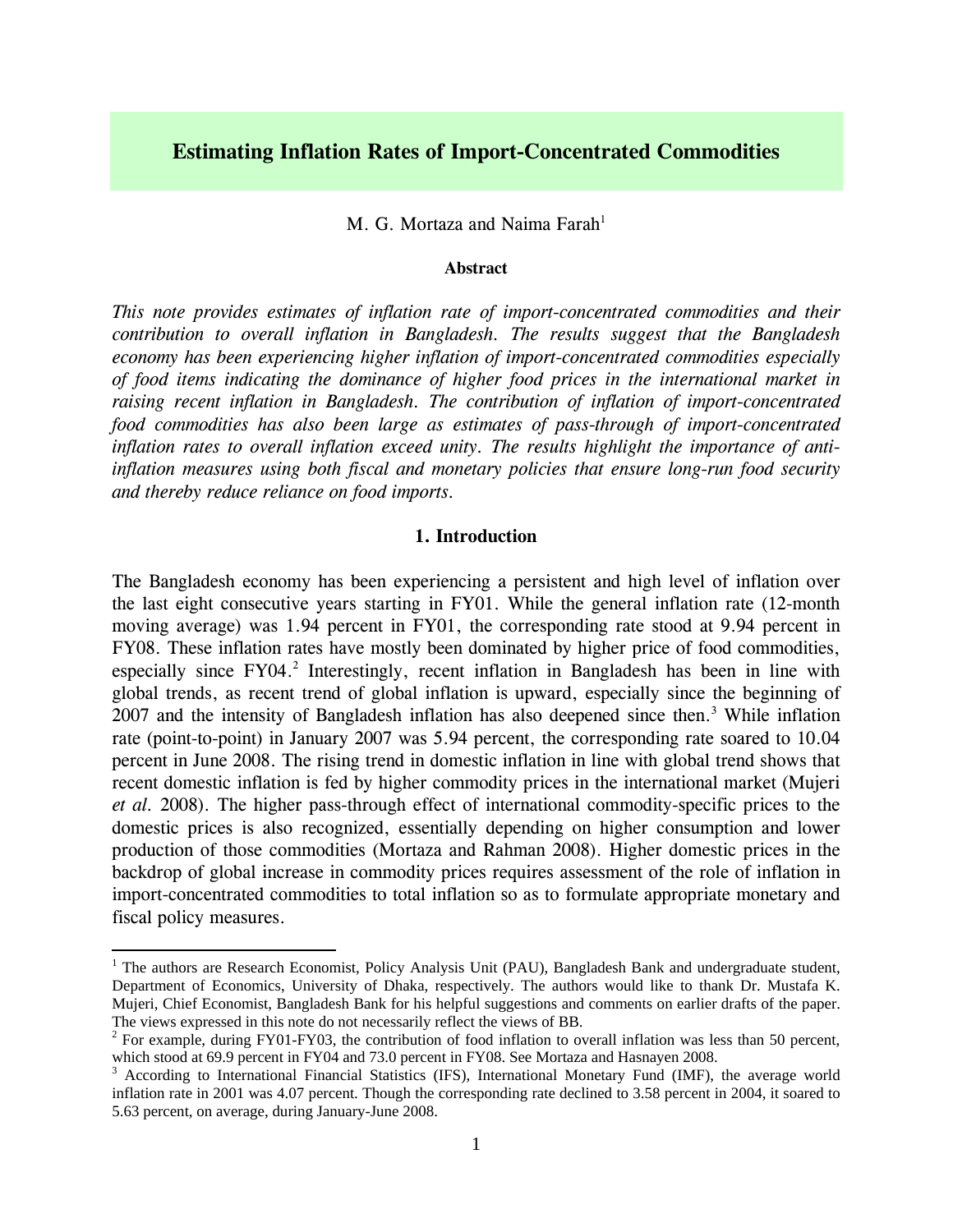In estimating inflation rates of import-concentrated commodities, it is important to find out the links through which domestic inflation may be affected by imports or higher prices of commodities at the international market. Since a large portion of final consumption goods and services in Bangladesh are, either directly or indirectly, based on imports, it is expected that higher prices of those goods in the international markets may directly transmit to the domestic prices unless there are strong substitutes of those goods in the domestic market.<sup>[4](#page-1-0)</sup> Even if there are strong substitutes of imported commodities, higher inflation of commodities in the international market may push up prices of domestic substitutes of those commodities if the supply is fixed in the wholesale market and the demand increases due to higher prices of imported commodities. Moreover, if the prices of imported inputs are used in the production of final domestic commodities, the production cost will increase and eventually, the prices at the farm gate level and the ultimate selling price will increase as well. Thus prices of import items may have differential impact on final consumer prices in the domestic market and call for estimating the role of imported inflation to overall domestic inflation.

This note indentifies the role of prices of import-concentrated commodities in overall inflation in Bangladesh by computing inflation rates of import-concentrated commodities in Bangladesh and draws some policy implications.

# **2. Theoretical Background**

In an open economy, transmission of trading partners' inflation to the domestic economy is one of the aspects how domestic inflation may be fuelled up. In fact, recent inflationary period of Bangladesh is mostly explained by a surge in prices of commodities at the global market on which Bangladesh is highly dependent for final consumption. And as a small open economy and a net importer of food commodities, the Bangladesh economy needs to accept higher prices of world food commodities. Similar trends have also been observed in the case of non-food commodities as large amount of capital machinery and raw materials for some leading exporting industries such as ready-made garments (RMGs) in Bangladesh are also imported from abroad.

The transmission of trading partners' inflation to the domestic economy can be both direct and indirect. In the direct way, higher prices of imported consumer goods and inputs may quickly transmit to the domestic economy. However, domestic inflation and higher prices of imported commodities and raw materials are connected in several ways. First, domestic inflation of final consumer goods may increase directly due to higher prices of those items at the international market. It is expected that higher prices at the production level in abroad due to higher prices of inputs such as oil and labor, may increase the prices of final products in abroad and the imports of those commodities to the domestic market will eventually increase the consumer

 $\overline{a}$ 

<span id="page-1-0"></span><sup>&</sup>lt;sup>4</sup> While, in Bangladesh, the ratio of total imports of goods and services to total private consumption expenditure was 26.4 percent in FY03, the ratio reached 37.0 percent in FY08. See BBS 2008.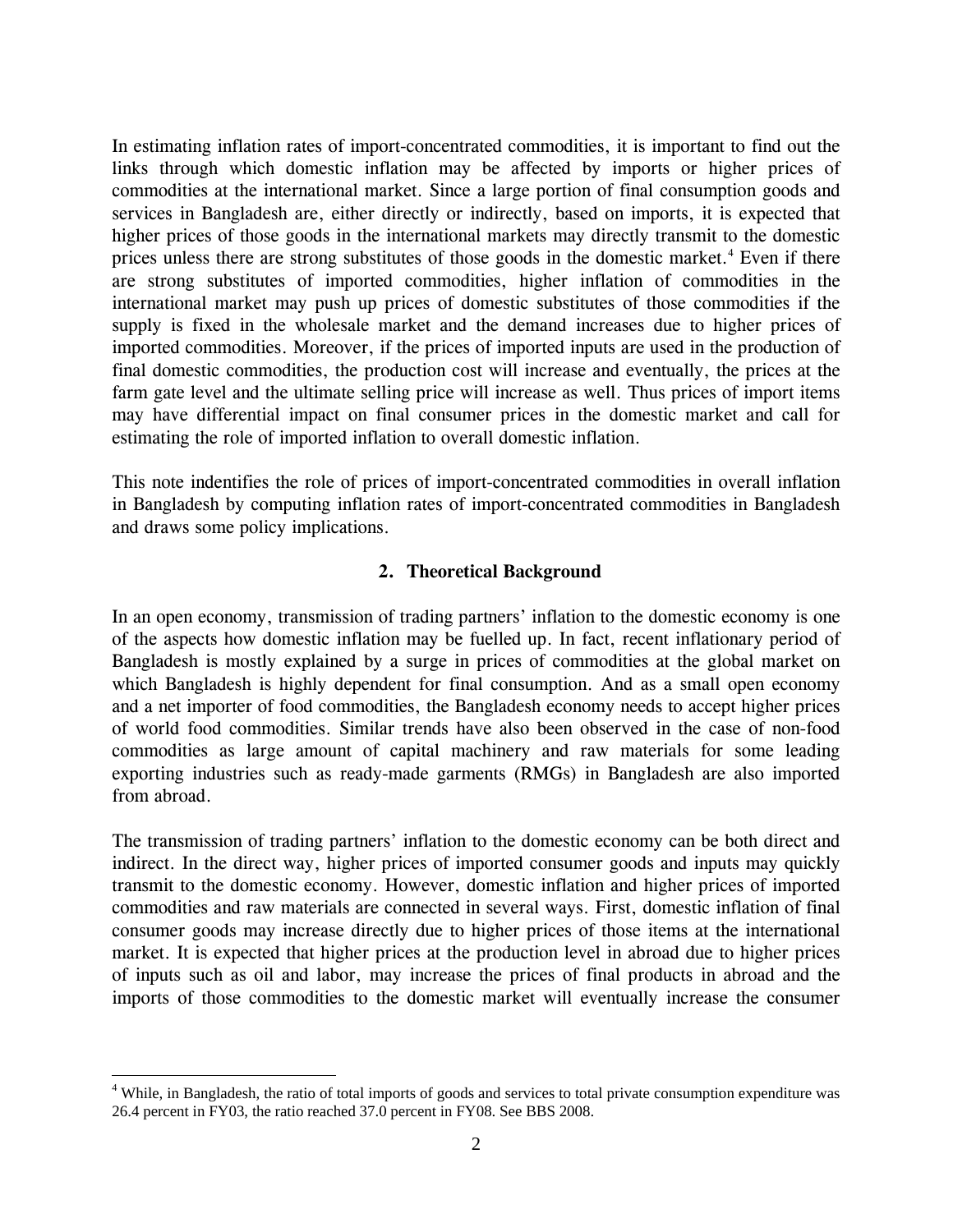prices at the domestic market.<sup>[5](#page-2-0)</sup> Lower agriculture production in abroad due to natural disasters such as drought or the increase of use in cropland for other production purposes may create a situation of excess demand among countries, which can have a positive shock on prices of those commodities in the international market and eventually will push the domestic consumer prices to go up. The higher freight charge or higher transportation cost of imported items due to higher prices of oil may add to the final consumer prices in the domestic market. In a similar fashion, higher tariff rate on imported items will put an upward pressure on the selling price in the domestic market.

In the indirect way, for example, if China's inflation rate is higher than in Bangladesh, then it is rationale for traders to take advantage of price differentials, or *arbitrage.* Arbitrage will increase the demand for tradable items in Bangladesh, and hence raise domestic prices (Taslim and Chowdhury 1995). Moreover, higher price of imported inputs for domestic export sector may increase the price of exports. A rise in export price directly improves the earnings of the exporters which will result in increased expenditure and will cause a demand-pull type of inflation. An improvement in export earnings also may encourage the exporters to import more raw materials from abroad for their production and the resulting outcome will be a further rise of inflation.

One may term the above as structural inflation and stress on structural rigidities of the economy as the principal cause of inflation (Jhingan 1997). The process starts with the increase in non-agricultural incomes at the initial phase of development accompanied by high growth of population that tends to increase the demand for goods. More specifically, as the demand for agricultural goods rises with their domestic supply inelastic, prices of agricultural goods rise. The output of these goods doesn't increase with the pace of their price rise due to a defective system of land tenure and other rigidities in the form of lack of irrigation, finance, storage and marketing facilities, and bad harvests. As imports in large quantities are hampered due to foreign exchange constraints and the prices of imported products are relatively higher than their corresponding domestic prices, the process pushes the domestic price level to rise.

In another indirect channel, prices of domestic substitutes will increase due to higher prices at the international market, mainly due to two reasons. First, if the supply of that commodity is fixed in the wholesale market, the demand for domestic substitutes will increase due to higher prices of imported commodities. Second, the production of substitute goods may take a long period which will put pressure on demand of existing availability of those commodities. The resulting effect in either of the above cycles is higher prices of domestic substitutes of imported commodities.

Thus, trading partners' inflation may have differential impact on domestic inflation and may fuel up domestic inflation. At the aggregate level, the channel through which the effect of international price changes is reflected in domestic inflation is the direct relationship between consumer price index (CPI) and import price index (IPI). If commodity prices at the

<span id="page-2-0"></span><sup>&</sup>lt;sup>5</sup><br><sup>5</sup> Usually higher prices of final consumer goods are observed in the case of food items as food items are imported for final consumption purposes and higher prices of imported inputs are observed in the case of non-food items.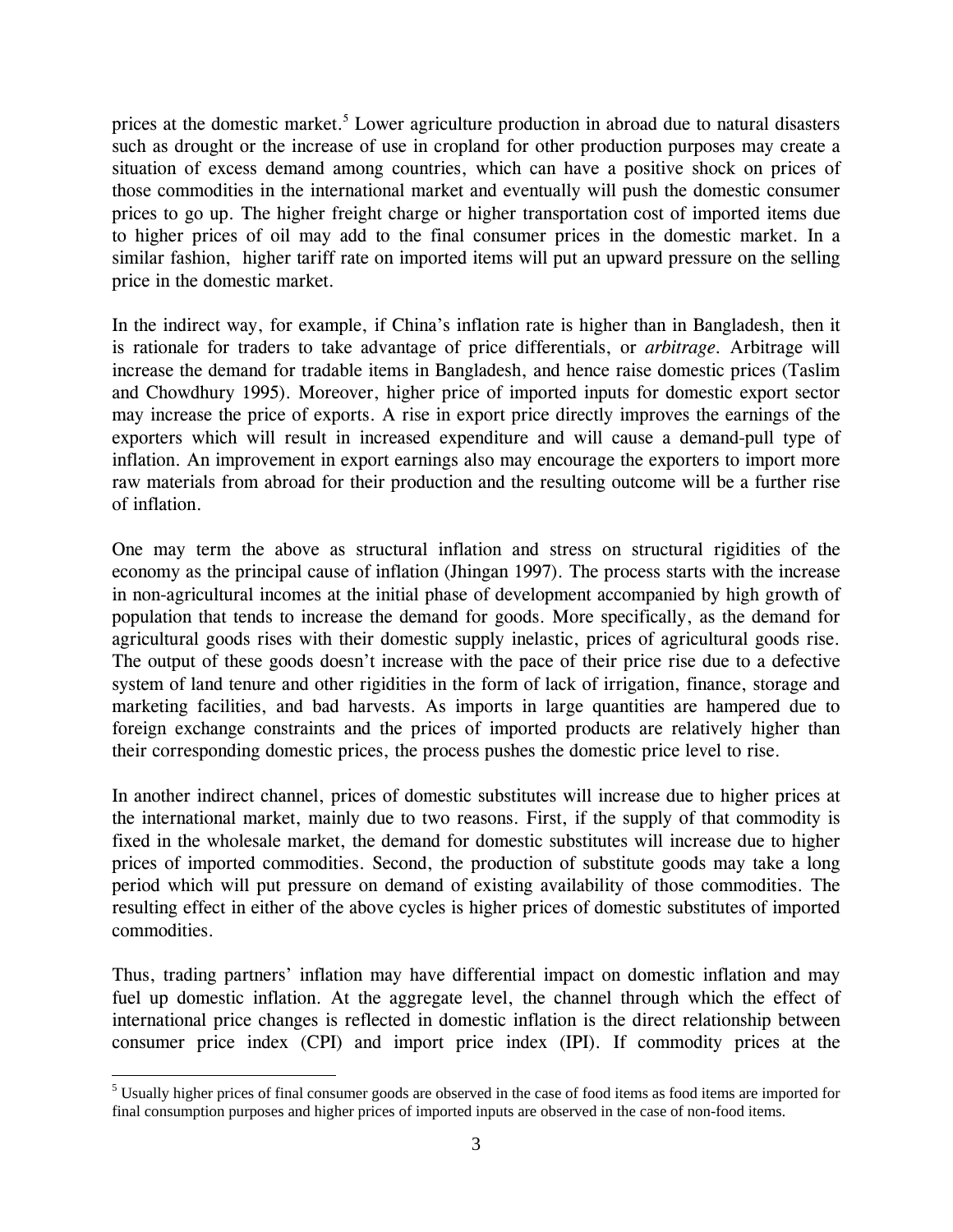international market rise, it will be reflected in IPI and consequently will affect domestic CPI. However, this note identifies indirect channels as well – higher input price or substitution effect – through which imported price may affect domestic prices. Thus we call the underlying estimated inflation rates as 'inflation rates of import-concentrated commodities' rather than 'imported inflation.'

#### **3. Data Analysis**

The theoretical background of imported inflation allows us to draw a relationship between inflation rates of countries from which Bangladesh imports and domestic inflation in Bangladesh. It may be argued that current domestic price pressure is due to higher prices of final commodities and inputs in the importing countries of Bangladesh.

| Importing<br>countries | Share in<br>total import $(\%)$ | Inflation rate $(\%)$ |         |         |         |         |       |      |       |
|------------------------|---------------------------------|-----------------------|---------|---------|---------|---------|-------|------|-------|
|                        | Average<br>(FY04-FY07)          | 2001                  | 2002    | 2003    | 2004    | 2005    | 2006  | 2007 | 2008  |
| India                  | 15.37                           | 3.68                  | 4.40    | 3.81    | 3.77    | 4.25    | 5.79  | 6.39 | 7.00  |
| China                  | 14.43                           | 0.47                  | $-0.77$ | 1.17    | 3.90    | 1.82    | 1.47  | 4.77 | 8.10  |
| Kuwait                 | 7.33                            | 1.66                  | 1.46    | 0.86    | 1.14    | 4.12    | 3.08  | 5.48 | 10.30 |
| Singapore              | 7.25                            | 1.00                  | $-0.39$ | 0.51    | 1.66    | 0.47    | 0.97  | 2.09 | 7.10  |
| Japan                  | 4.78                            | $-0.80$               | $-0.90$ | $-0.20$ | 0.00    | $-0.30$ | 0.20  | 0.10 | 1.20  |
| Hong Kong              | 4.63                            | $-1.61$               | $-3.03$ | $-2.58$ | $-0.37$ | 0.91    | 2.02  | 2.02 | 5.10  |
| Korea, R. of           | 3.67                            | 4.04                  | 2.80    | 3.52    | 3.59    | 2.76    | 2.24  | 2.53 | 4.30  |
| Thailand               | 2.50                            | 1.64                  | 0.62    | 1.80    | 2.77    | 4.53    | 4.67  | 2.23 | 6.30  |
| U.S.A.                 | 2.46                            | 2.83                  | 1.59    | 2.27    | 2.68    | 3.39    | 3.24  | 2.85 | 4.20  |
| Malaysia               | 2.33                            | 1.42                  | 1.81    | 0.99    | 1.52    | 2.96    | 3.61  | 2.03 | 3.70  |
| Germany                | 2.30                            | 1.98                  | 1.37    | 1.05    | 1.67    | 1.95    | 1.71  | 2.11 | 2.90  |
| Indonesia              | 2.23                            | 11.47                 | 11.94   | 6.60    | 6.24    | 10.40   | 13.34 | 6.40 | 2.70  |
| Saudi Arabia           | 2.10                            | $-1.12$               | 0.25    | 0.61    | 0.52    | 0.48    | 2.21  | 4.16 | 9.50  |
| <b>Bangladesh</b>      | $\cdots$                        | 1.94                  | 2.79    | 4.38    | 5.83    | 6.49    | 7.16  | 7.20 | 9.94  |

**Table 1: Inflation rates of Bangladesh's major import partners** 

Note: For Bangladesh, inflation rates refer to fiscal year. The data for 2008 is until June 2008. Source: IFS, IMF and Import Payments, BB

Table 1 provides the inflation rates of major importing countries of Bangladesh during 2001- 2008.<sup>[6](#page-3-0)</sup> In particular, inflation rates of two biggest importing countries of Bangladesh, i.e., India and China, have been soaring significantly in recent times, putting upward pressures on the prices of consumer goods in Bangladesh.<sup>[7](#page-3-1)</sup> Producer and consumer price inflation measures in East Asian countries Asia have increased noticeably since early 2007, largely driven by soaring food and energy prices.<sup>[8](#page-3-2)</sup> Surging food and energy prices coupled with strong economic

<span id="page-3-0"></span> $\frac{6}{7}$  The listed 13 countries cover 71.4 percent of Bangladesh's total import.

<span id="page-3-1"></span>In China, the consumer price inflation jumped to more than 8.0 percent, on average, in the first half of 2008, from 1.0 percent in early 2006, while in India, the consumer price inflation accelerated to more than 7.7 percent in June

<span id="page-3-2"></span><sup>2008. 8</sup> Headline inflation in these economies rose sharply from mid-2007, when annual inflation ranged between zero and 2.5 percent, to between 3.7 percent and 7.5 percent in May 2008.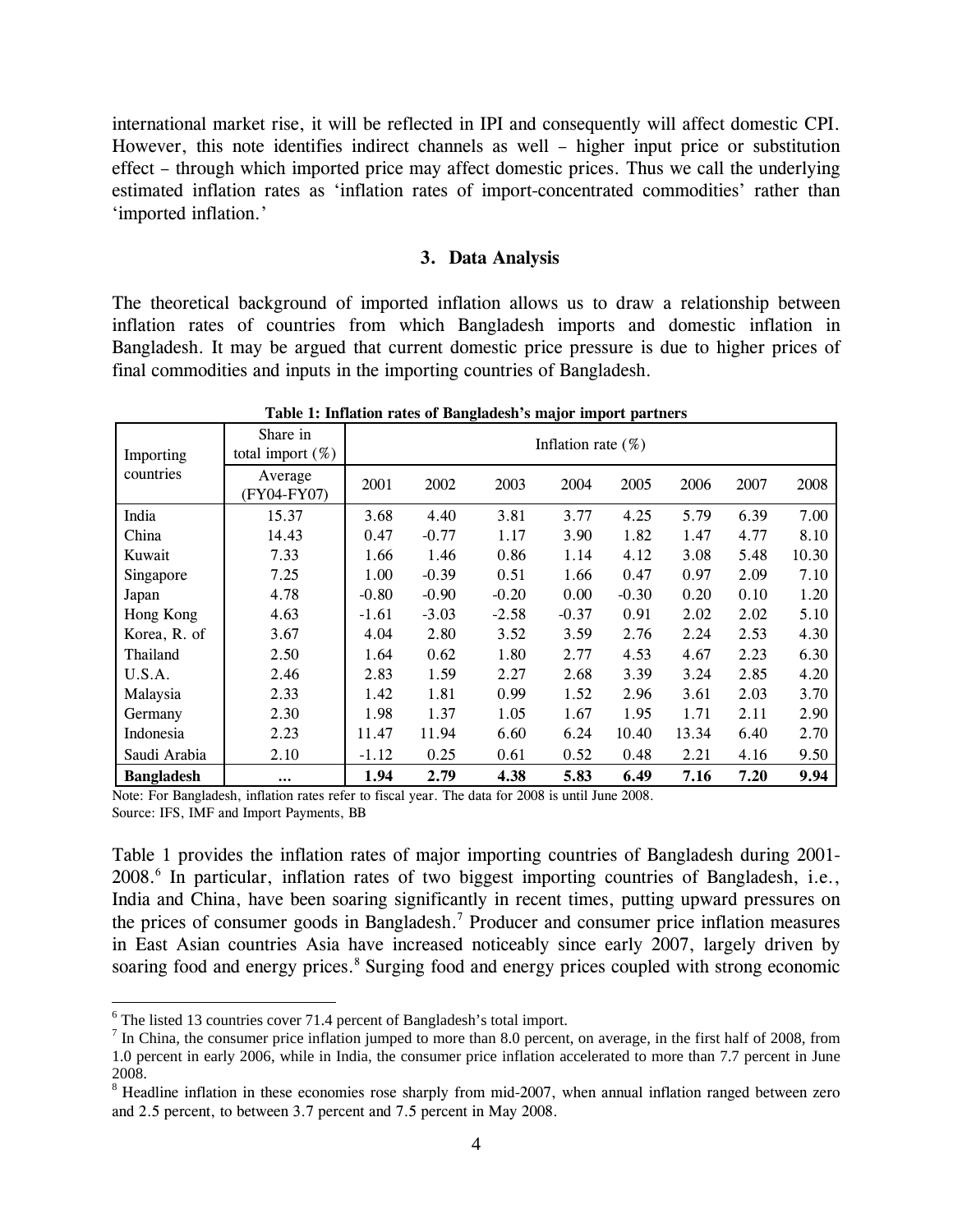expansion have also pushed up prices across these countries (ADB 2008). At the same time, higher inflation rates are also observed in Kuwait and Saudi Arabia which are the two biggest crude oil exporting countries to Bangladesh. A consistent and rising inflation is also observed in Bangladesh since FY01. Thus a significantly positive shock of global inflation, especially higher inflation rates of importing countries of Bangladesh, may have influenced domestic inflation in Bangladesh.

### *Food and non-food inflation*

Higher inflation rates in importing countries of Bangladesh may affect domestic inflation rates on the basis of its concentration with respect to location and commodities. In the case of location, it is expected that in the rural areas, the prices of imported commodities will be higher as compared with those in the urban areas.

As the current inflation period is dominated by soaring food prices, it is clear that food inflation will be higher than non-food inflation. The 12-month CPI inflation rates of food and non-food items show significant differences (Figures 1 and 2). While the average food inflation was 1.38 percent compared with the nonfood inflation rate of 3.04 percent in FY01, food inflation reached to 12.28 percent in FY08, even widening the gap from the nonfood inflation rate of 6.32 percent. The gap between 12-month average food and nonfood inflation further expanded in July 2008, as food inflation rose to 12.50 percent and nonfood inflation to 6.13 percent.



The significant differences in the commodity-specific inflation rates between rural and urban areas are also observed over the same period. For example, during FY01, average food inflation was 1.18 percent in rural areas and 1.89 percent in urban areas; while, in the case of nonfood inflation, the rates were 3.83 percent in rural areas and 1.13 percent in urban areas. In July 2008, average food inflation stood at 12.20 percent in rural areas compared with 13.21 percent in urban areas. In the case of nonfood category, rural areas experienced an inflation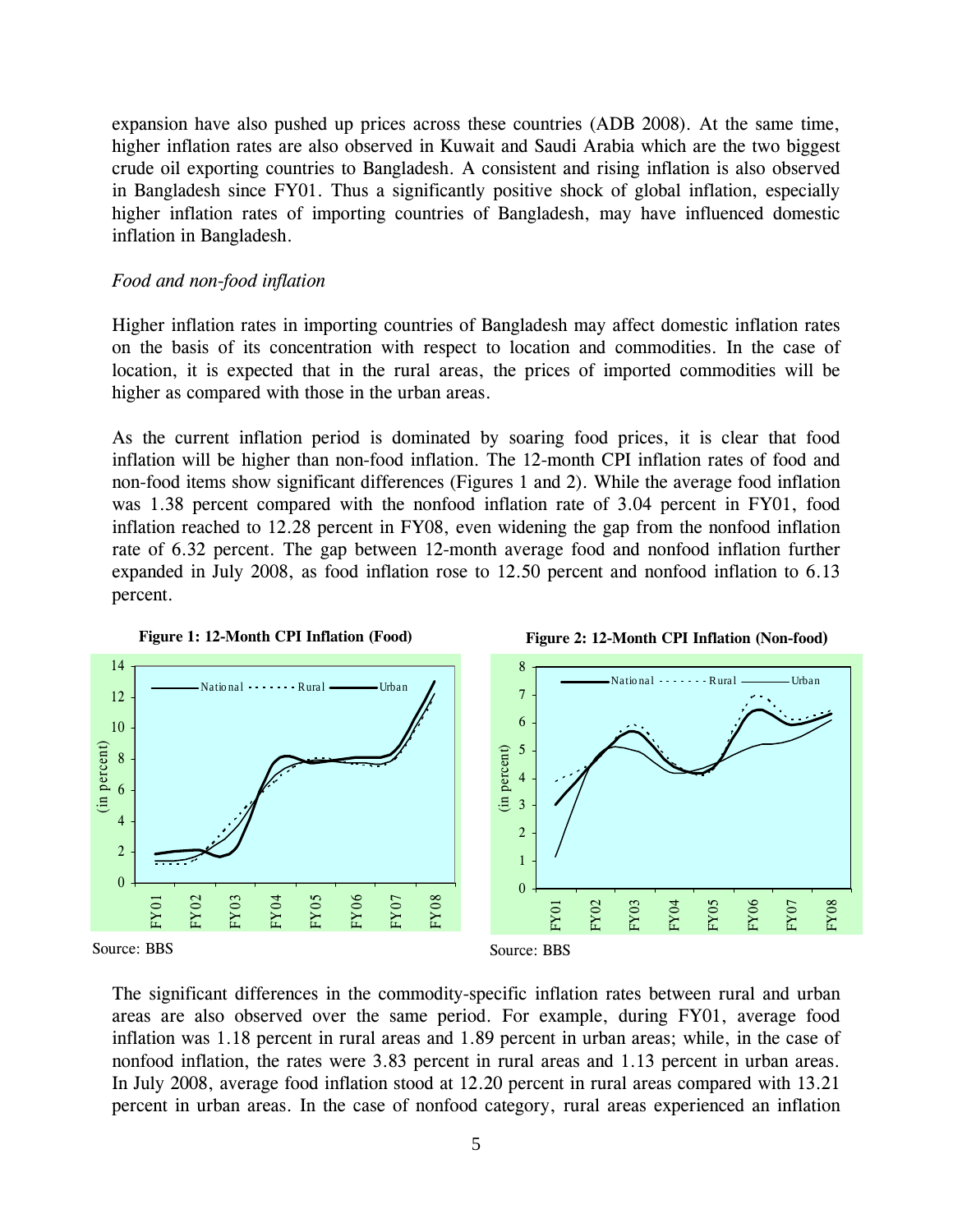rate of 6.23 percent in the same month while the rate was 5.84 percent in urban areas. This shows that, in general, urban people face a higher rate of food inflation relative to rural population, while the rural people experience a higher rate of nonfood inflation relative to their urban counterparts.

#### **4. Methodology and Estimation**

The consumer price index (CPI) measures the changes in prices of goods or services acquired or utilized by households for consumption purposes in a particular period and CPI inflation measures the changes of CPI between a given period of time, usually a year. However, in the estimation process of general CPI, it is not mentioned whether commodities are imported or domestically produced. Thus, the usual CPI index stands as the following:

$$
CPI_{L,t} = 100 \sum_{\forall i} w_{i0} \left( \frac{P_{it}}{P_{i0}} \right)
$$
 (1)<sup>9</sup>

where,  $P_{it}$  is the price of product *i* at time *t*, and  $W_{i0}$  is the proportion of total expenditure attributed to product *i* at time *0*. The inflation would be the percentage changes of this CPI between two periods of time. However, in an attempt to separate the domestically produced inflation from imported inflation, the underlying inflation can be divided into two components, one that reflects domestically generated inflation and one that mirrors imported inflation:

## *Inflation = weight \* domestic inflation + (1-weight) \* imported inflation* (2)

where, weight is the domestic inflation's share of total inflation. Thus the imported inflation can be estimated from the following CPI:

$$
ICPI_{L,t} = 100 \sum_{\forall i} w_{Ii0} \left( \frac{P_{Iit}}{P_{Ii0}} \right)
$$
 (3)

where, ICPI is the imported CPI,  $P_{I_{it}}$  is the price of imported product *i* at time *t*, and  $W_{I_{i0}}$  is the proportion of total expenditure attributed to imported product *i* at time *0*. However, this note considers not only the commodities that are imported from abroad, but also the commodities for which the imported raw materials are required. And inflation rates of importconcentrated commodities can be found from the estimation of the following CPI:

$$
ICCPI_{L,t} = 100 \sum_{\forall i} w_{ICi0} \left( \frac{P_{ICit}}{P_{ICi0}} \right)
$$
 (4)

where, ICCPI is the import-concentrated CPI,  $P_{\text{IC}i}$  is the price of import-concentrated product *i* at time *t*, and  $w_{ICi0}$  is the proportion of total expenditure attributed to import-concentrated

 $\overline{a}$ 

<sup>&</sup>lt;sup>9</sup> This is Laspeyres index of consumer prices; though there are other indexes as well such as Paasche CPI and Fisher CPI. However, the Bangladesh Bureau of Statistics (BBS) uses Laspeyres index in estimating CPI inflation rates in Bangladesh.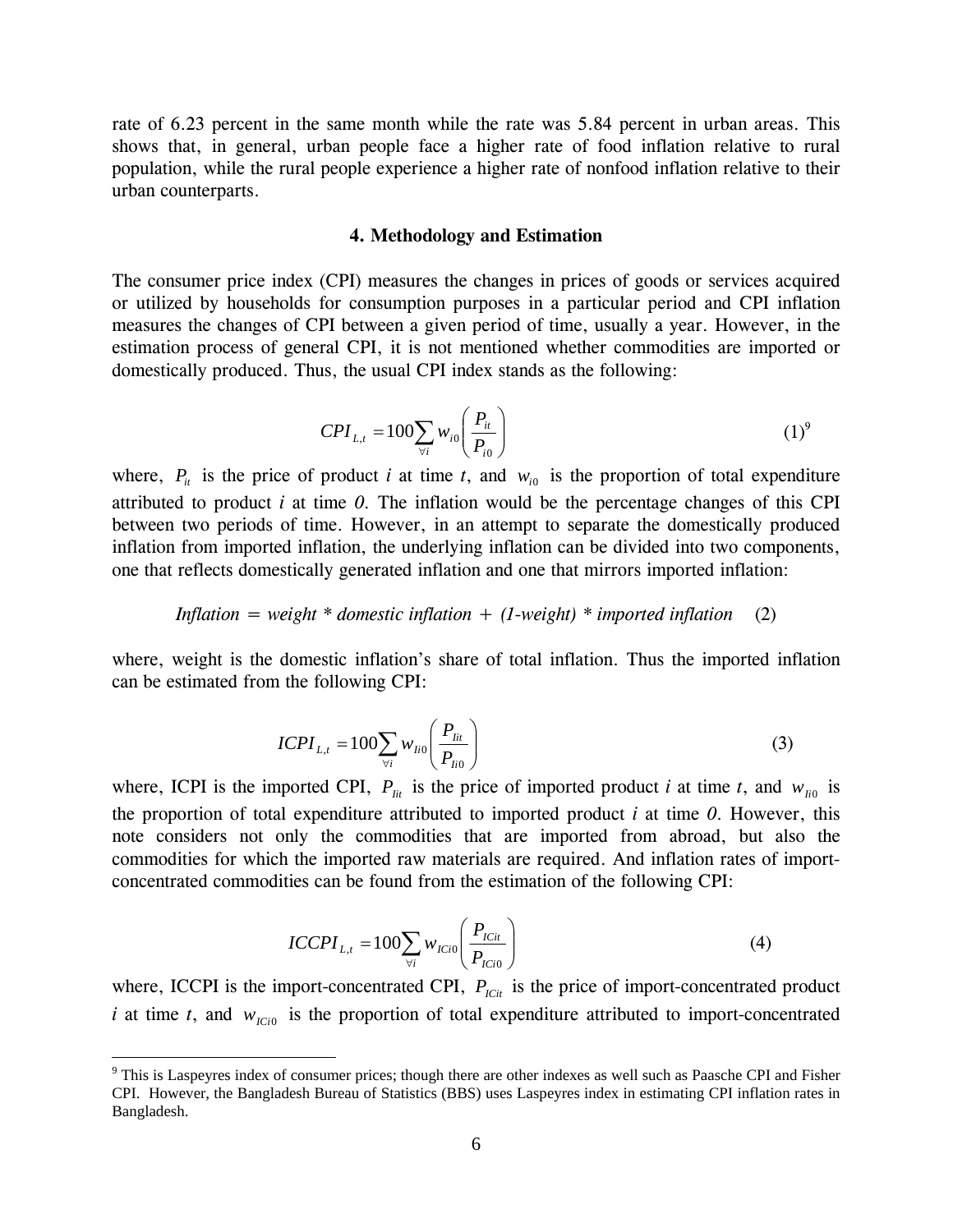product *i* at time *0*. The percentage changes of CPI between two periods of time will give the inflation rates of import-concentrated commodities in Bangladesh.

# *Estimation*

Following the above methodology, the commodities in the CPI basket are divided into two broad groups, both in rural and urban areas. One is for domestic-concentrated commodities and another one is for import concentrated commodities. In Bangladesh, to get the national CPI inflation, CPI is constructed separately for rural and urban areas with detailed prices for 215 commodities and services (106 food and 109 non-food) in rural areas and 302 items (113 food and 189 non-food) in urban areas. In terms of weights, rural CPI has a higher dependency on food category (by nearly 13 percentage points) than non-food category and urban CPI has higher dependency on non-food category (by nearly 2 percentage points) than food category, implying higher food dependency at the national level. However, in an attempt to estimate CPI inflation rates of import-concentrated commodities, this note considers the detailed prices of 101 commodities and services (37 food and 64 non-food) in rural areas and 159 items (45 food and 114 non-food) in urban areas. The remaining weights are 55.3 percent in rural areas and 45.6 percent in urban areas. The commodity-wise disaggregated data on CPI have been collected from BBS and information on imported items has been taken from Annual Import Payments 2006-2007 of the Statistics Department, Bangladesh Bank. Using above information, the estimated results of rural and urban inflation of import concentrated commodities are presented in Tables 2 and 3.

# *Rural inflation*

The quarterly inflation rates of import-concentrated commodities in rural areas are provided in Table 2 during FY06 - FY08. The point-to-point (p-t-p) inflation rates of import-concentrated commodities was significantly higher in the first half of FY06, around 12.1 percent in December 2005; which however slowed down in the second half of FY06. The inflation rates of import-concentrated commodities continued to decline until the first half of FY07 and reached 4.2 percent in December 2006 and then started to rise since the beginning of 2007. The inflation rate of import-concentrated commodities continued to soar up in FY08 and increased from 14.5 percent in September 2007 to 22.0 percent in June 2008.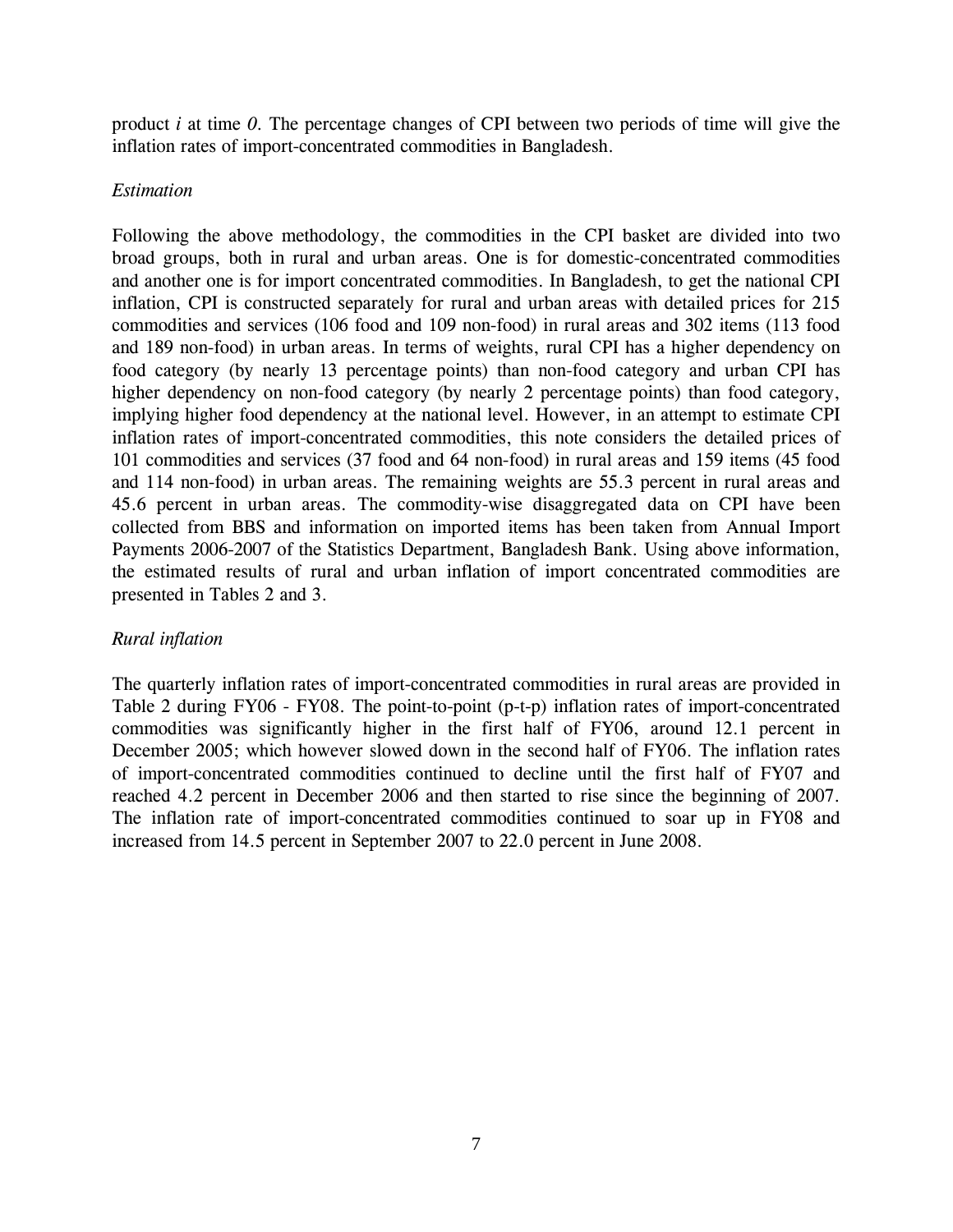|               | Point to point |       |          | Moving average |       |          |  |
|---------------|----------------|-------|----------|----------------|-------|----------|--|
|               | General        | Food  | Non-food | General        | Food  | Non-food |  |
| Sep 05        | 11.45          | 12.13 | 10.36    | .              | .     | .        |  |
| Dec~05        | 12.09          | 11.97 | 12.29    | .              |       | .        |  |
| Mar $06$      | 6.95           | 4.19  | 11.65    | .              | .     | .        |  |
| Jun 06        | 7.02           | 4.95  | 10.44    | .              | .     | .        |  |
| Sep 06        | 4.86           | 3.09  | 7.77     | 7.98           | 6.26  | 10.83    |  |
| Dec $06$      | 4.23           | 2.59  | 6.85     | 5.94           | 3.67  | 9.71     |  |
| Mar $07$      | 6.38           | 5.79  | 7.30     | 5.53           | 3.54  | 8.78     |  |
| Jun 07        | 9.43           | 9.15  | 9.87     | 5.94           | 4.30  | 8.58     |  |
| Sep 07        | 14.47          | 18.39 | 8.32     | 8.33           | 8.16  | 8.59     |  |
| Dec~07        | 21.89          | 31.26 | 7.50     | 12.07          | 14.29 | 8.59     |  |
| Mar 08        | 22.57          | 33.53 | 5.44     | 16.16          | 21.31 | 8.13     |  |
| <b>Jun 08</b> | 21.97          | 33.85 | 3.45     | 19.07          | 27.18 | 6.49     |  |

**Table 2: Inflation of import-concentrated commodities in rural areas** 

Source: Authors' calculation

One interesting observation is that import-concentrated inflation rates (p-t-p) of non-food items dominated over food items in FY06 and FY07; however the situation reversed in FY08. While import-concentrated inflation rate of non-food items has been decreasing over the period, the corresponding rate in food items (p-t-p) has significantly jumped up in FY08 and climbed to 33.9 percent in June 2008. The assertion that can be made from this analysis is that importconcentrated inflation rates in rural areas are comparatively higher when food inflation outweighs non-food inflation significantly. Similar trends in the case of food and non-food items are also observed when inflation rates are estimated on the basis of moving average (MA). In this case, general inflation rate increased from 7.98 percent in September 2006 to 19.07 percent in June 2008, while food inflation increased from 6.26 percent in September 2006 to 27.18 percent in June 2008.

### *Urban inflation*

In the case of urban inflation, the trend of inflation rates, both p-t-p and MA, of importconcentrated commodities are similar to those in rural areas (Table 3). That is, importconcentrated inflation rates were higher in the beginning of FY05, then a declining trend is observed until end of 2006; however, the rates started to increase since the beginning of 2007.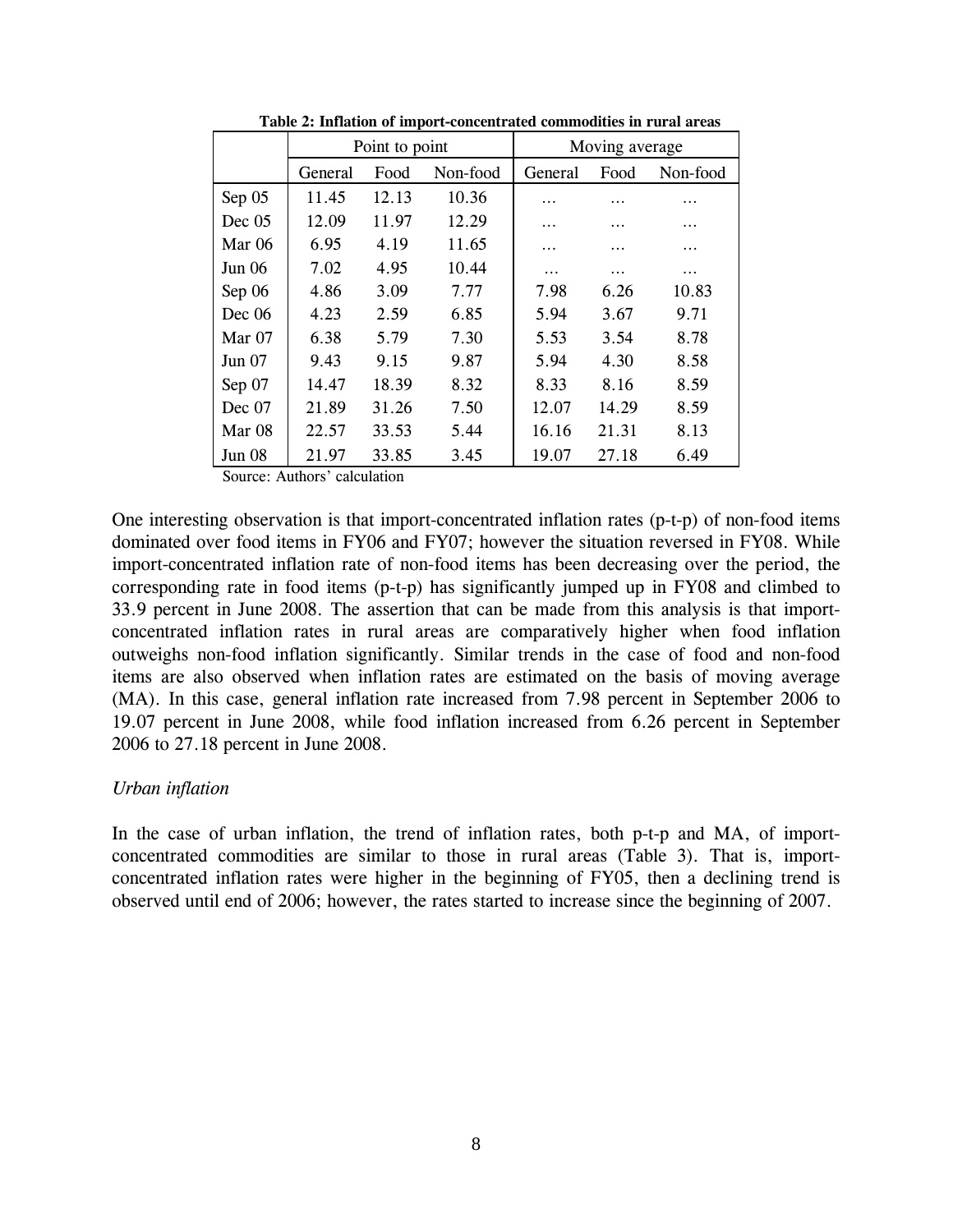|          | Point to point |       |          | Moving average |       |          |  |
|----------|----------------|-------|----------|----------------|-------|----------|--|
|          | General        | Food  | Non-food | General        | Food  | Non-food |  |
| $Sep-05$ | 8.93           | 10.43 | 7.47     |                |       |          |  |
| $Dec-05$ | 9.07           | 9.02  | 9.12     |                |       |          |  |
| $Mar-06$ | 7.33           | 5.65  | 9.04     |                |       |          |  |
| $Jun-06$ | 7.81           | 5.80  | 9.85     |                |       |          |  |
| $Sep-06$ | 7.82           | 7.66  | 7.99     | 8.36           | 7.69  | 9.03     |  |
| $Dec-06$ | 6.24           | 6.34  | 6.14     | 7.49           | 6.57  | 8.43     |  |
| $Mar-07$ | 9.84           | 11.46 | 8.24     | 7.71           | 7.39  | 8.03     |  |
| $Jun-07$ | 9.75           | 11.24 | 8.28     | 8.39           | 8.65  | 8.13     |  |
| Sep-07   | 12.08          | 16.82 | 7.33     | 9.29           | 10.80 | 7.78     |  |
| $Dec-07$ | 17.47          | 27.20 | 7.80     | 11.72          | 15.44 | 8.04     |  |
| $Mar-08$ | 15.33          | 24.85 | 5.64     | 13.57          | 19.38 | 7.79     |  |
| $Jun-08$ | 17.45          | 29.76 | 5.06     | 14.66          | 22.76 | 6.56     |  |

**Table 3: Inflation of import-concentrated commodities in urban areas** 

Source: Authors' calculation

A few interesting points can be observed if one compares rural and urban inflation rates of import-concentrated commodities. First, in the case of general inflation, the volatility of inflation rate in rural areas is much higher than that in urban areas. This is mainly due to higher volatility in inflation rate of import-concentrated food commodities in rural areas than that in urban areas. This explains seasonality of food production in rural areas, shortage of food supply in rural areas due to natural disasters, and higher prices of food commodities in the international market. Second, while inflation rate of import-concentrated non-food items has been declining in rural areas, the corresponding inflation rate in urban areas is relatively stable. This is more likely to be the outcome of lower weights of these items in rural areas and lower expenditure on import-concentrated non-food items by the rural people. Third, inflation rate of import-concentrated items is higher in rural areas than that in urban areas, mainly due to higher food inflation rate of import-concentrated items in rural areas. Though inflation rate of food items in rural areas (12.5 percent) is lower than that in urban areas (13.2 percent), the situation is opposite in the case of import-concentrated inflation rates. This is due to the substitution effect of imported commodities. Usually, there is less availability of substitution commodities of imported food items in rural areas and thus rural people have to face higher prices of imported commodities. However, lower prices of domestically produced food items may force the overall inflation rate in rural areas to go down. On the other hand, urban people have more access to substitute commodities of imported food items and thus experience a lower food price. However, they have to face higher prices of domestically produced food items due to higher transportation cost of food commodities from rural to urban areas and higher producer prices at the domestic level, which force the overall food inflation rate in urban areas to go up compared with rural food inflation.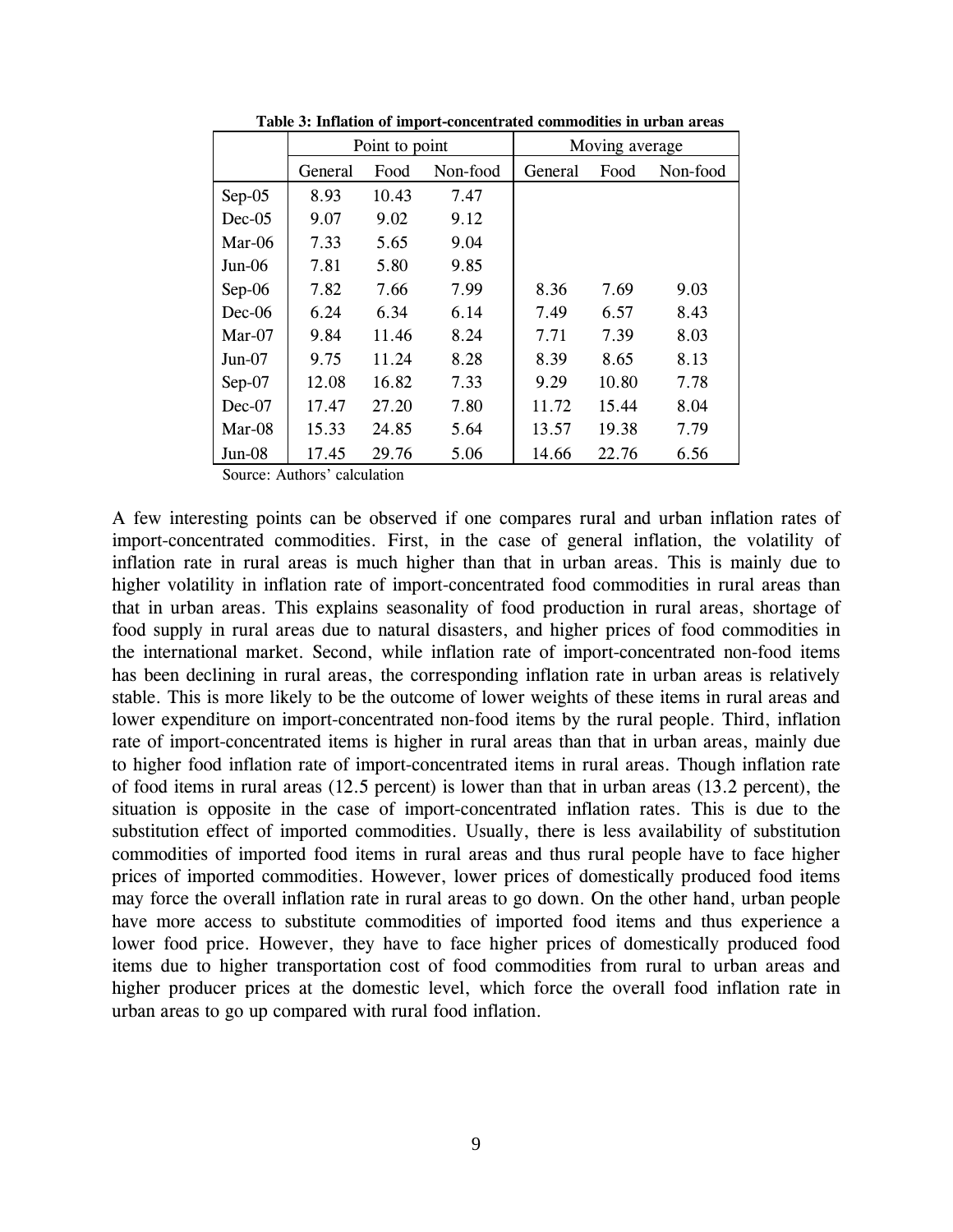# *National inflation*

Until August 2007, non-food inflation rates (MA) of import-concentrated commodities at the national level were higher than the corresponding food inflation rates (Figure 3). Afterwards, the situation is reversed and both increased at similar pace. It is interesting to note that nonfood inflation rate of import-concentrated commodities slightly declined in FY07-FY08. Thus it is clear that overall inflation rate of import-concentrated commodities during FY07-FY08 have been dominated by corresponding food inflation rates.





Source: Authors' calculation.

## *Pass-through of inflation of import-concentrated commodities*

The estimation of inflation rate of import-concentrated commodities allows us to estimate the pass-through of import-concentrated commodities to overall inflation in Bangladesh during FY07 and FY08 (Table 4). The pass-through is defined as the ratio of import-concentrated inflation to overall inflation, considering corresponding weights in estimation. The estimated values confirm that the pass-through of imported inflation to overall inflation in Bangladesh has been increasing with higher contribution of import-concentrated food items than non-food items. The contribution of non-food inflation of import-concentrated commodities to overall inflation has been declining over the period. The trends are similar in both rural and urban areas. However, it is important to note that the pass-through of inflation of import-concentrated commodities is higher in rural areas than that in urban areas, mainly due to higher rural and food weights in the calculations.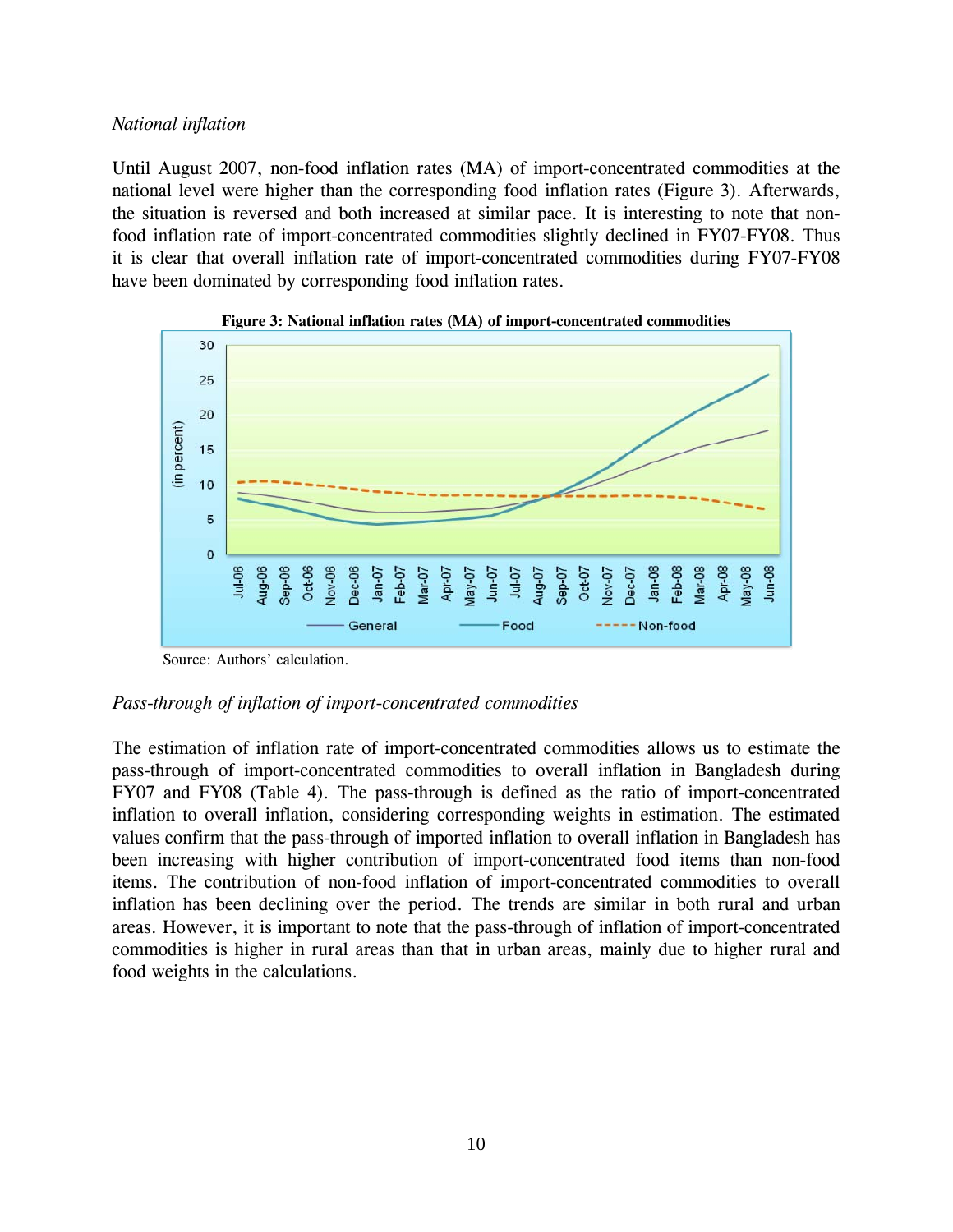|          | National |        |          | Rural   |        |          | Urban   |        |          |
|----------|----------|--------|----------|---------|--------|----------|---------|--------|----------|
|          | General  | Food   | Non-food | General | Food   | Non-food | General | Food   | Non-food |
| $Sep-06$ | 60.86    | 53.44  | 67.98    | 62.22   | 52.21  | 73.84    | 57.13   | 55.38  | 58.81    |
| $Dec-06$ | 49.52    | 36.09  | 67.94    | 47.81   | 30.46  | 73.65    | 52.48   | 47.25  | 58.88    |
| Mar-07   | 46.52    | 35.36  | 65.14    | 43.40   | 27.58  | 71.02    | 52.47   | 51.35  | 55.29    |
| $Jun-07$ | 48.41    | 41.63  | 59.17    | 45.05   | 32.97  | 64.28    | 54.66   | 59.40  | 50.70    |
| Sep-07   | 56.37    | 59.68  | 53.10    | 56.88   | 56.18  | 58.35    | 54.12   | 66.28  | 44.10    |
| Dec-07   | 68.94    | 84.38  | 48.79    | 72.93   | 86.04  | 53.11    | 59.25   | 80.01  | 41.65    |
| Mar-08   | 80.76    | 106.02 | 45.21    | 89.01   | 113.94 | 49.20    | 62.29   | 89.10  | 38.54    |
| $Jun-08$ | 93.80    | 126.78 | 42.51    | 105.46  | 138.41 | 46.31    | 68.15   | 102.03 | 36.03    |

**Table 4: Pass-through of inflation of import-concentrated commodities** 

Note: The pass-through at the national level is weighted average of the pass-through in rural and urban areas. Source: Authors' calculation

## **5. Conclusions and Policy Implication**

The analysis shows that recent inflation in Bangladesh has been dominated by higher prices of import-concentrated commodities, especially of food items. The dominance of import prices, especially in recent times, indicates the vulnerability of a small open economy, such as Bangladesh, to foreign inflation. Since the Bangladesh economy is a price taker in the world market, several policies at trade policy levels are important. For Bangladesh, tariff reduction has limitations due to its possible adverse impact on the overall revenue generation and on prices of domestic substitutes. More than 100 percent pass-through of import-concentrated food commodities reflects the limited availability of domestic substitutes and calls for expanding the availability of substitute commodities so that international prices cannot affect domestic consumer price levels so strongly. This also calls for appropriate policy actions pertaining to sustainable food production in the long-run, and easing up demand pressures adopting appropriate policies.

In the long-run, greater efforts are required to build a strong food security system by investing more in increasing agricultural productivity as the area of cropland is declining rapidly due to urbanization and other forces. Effective use of land must be ensured by using quality seeds, better production techniques, and taking steps against floods to ensure smooth agricultural production. In this regard, appropriate long-run fiscal measures are required in terms of higher expenditures on agricultural research, addressing issues pertaining to climate change on food security, and ensuring higher farm level prices to producers of agricultural commodities. The government can subsidize the import of agricultural inputs such as fertilizer and pesticides with the intention to stimulate domestic production of food and reduce reliance on imports.

At present, policy responses of the government with respect to trade policies are confined mostly to tariff reduction and import subsidy on food items in cases where importers are already regulated or imports are controlled by a few large suppliers. In this context, it is important to consider that these are short term measures and can be highly distortionary and higher food demand exacerbates adverse terms of trade effect of higher import prices (Ter-